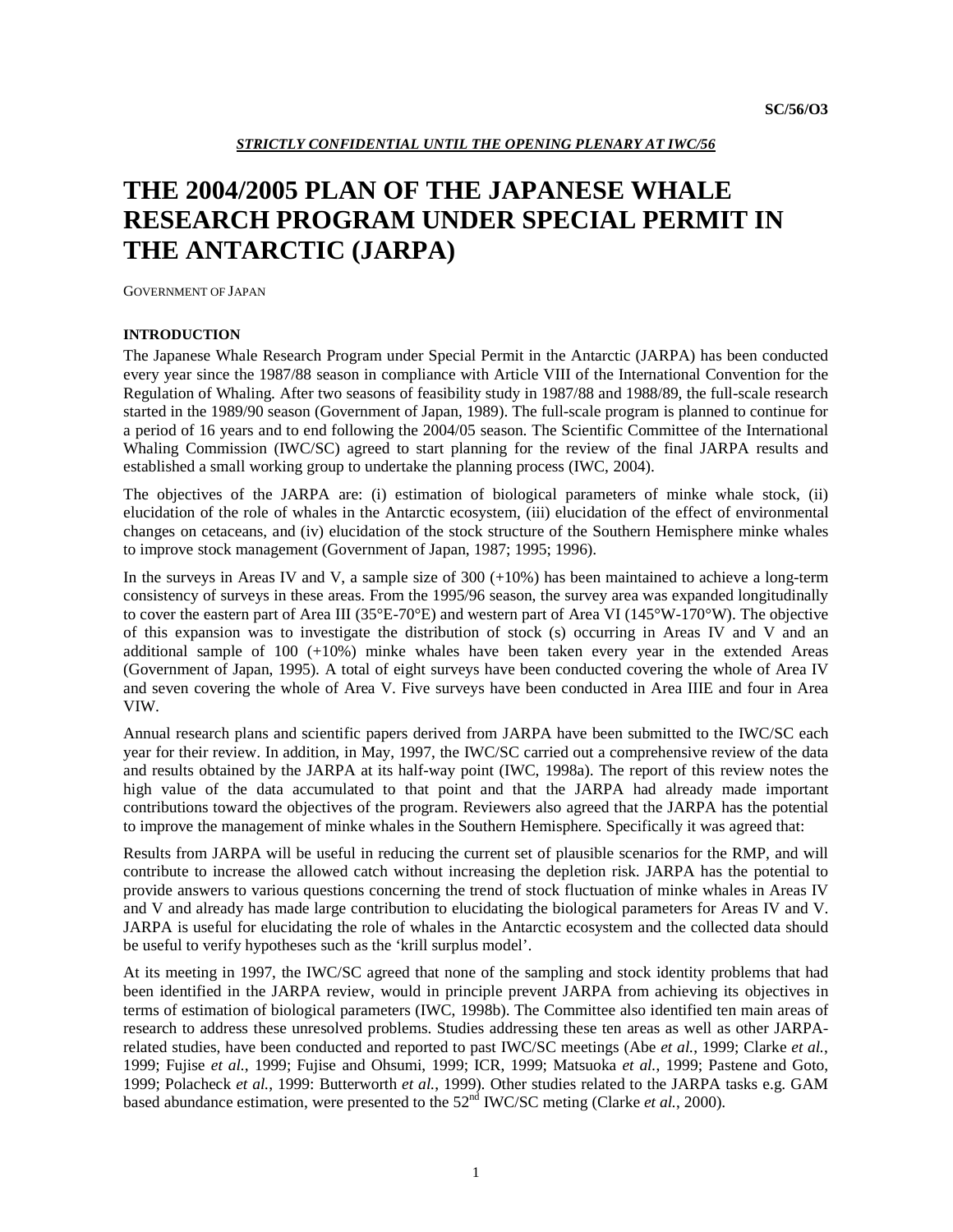The main text of this document outlines the JARPA plan for the austral seasons 2004/2005 in Areas V and VIW. The attached appendix describes the survey plan of the R/V *Kaiyo Maru*, which will be conducted in co-operation with the regular JARPA survey. The major aim of the *Kaiyo Maru* survey is to simultaneously collect data on both whales and krill to relate their distribution and abundance to the physical and biological environment in a meso scale. It should be noted here that this survey follows the suggestions offered by the IWC/Working Group to review data and results from JARPA (IWC, 1998a). The Working Group noted that elucidating the role of whales in the marine ecosystem also requires concurrent studies on the distribution and abundance of prey species and suggested that process oriented studies would be useful which integrated information from physical and biological oceanography with zooplankton and predator studies. Such studies should be conducted on a smaller scale. The research activities of this vessel are non-lethal and they are related to objectives ii) and iii) of JARPA (see appendix for details of the *Kaiyo Maru* survey).

## **OBJECTIVES OF JARPA**

No change from the previous research plan (see Government of Japan, 1987; 1995; 1996).

## **NUMBER, SEX, SAMPLING SIZE AND AREA**

In 2004/05 three hundred (300) Antarctic minke whales with 10% allowances (+10%) will be sampled in Area V. In addition to this, 100 Antarctic minke whales (+10%) will be sampled in the western half of Area VI (145°W - 170°W). The continuation of the survey in Area VI is necessary for the study on stock structure as explained in the previous plans and reiterated below.

Area V sampling design remains unchanged to obtain data compatible with the past JARPA surveys. The same sample size is also retained to ensure maintenance of present levels of precision for data analysis. All samples will be randomly taken, using the same methodology as employed in the past.

## **RESEARCH NEEDS AND APPLICABILITY OF NON-LETHAL METHODS**

### **Research needs in Areas V**

No change from the previous research plan (see Government of Japan, 1987; 1989; 1995; 1996).

### **Research needs in the western part of Area VI**

Estimation of biological parameters, which is the main objective of the JARPA, should ideally be carried out on the basis of genetically identified stock units. It is therefore very important to corroborate the hypotheses on stock identity derived from genetic and non-genetic analyses under JARPA (e.g. Pastene et al. 1996; Fujise, 1995). As explained in previous plan, the analyses of genetic data suggested a lot of movement of Antarctic minke whales across the IWC-boundary between Areas IV and V. This result has been corroborated recently by analyses of several independent biological and ecological markers. These analyses provide no biological support for a stock boundary at 130°E. Rather these results are consistent with a main (core) stock occupying Area IV and a part of Area V. Different stocks could occur at the lateral sectors of the JARPA research area as suggested by some degree of heterogeneity in Area IIIE (at least detected by some of the approaches being used) and Area VIW (see below). The additional surveys in Areas IIIE and VIW are therefore important to investigate distribution and boundaries (geographical and temporal) of stocks.

The Committee has noted that only preliminary conclusions about stock structure can be drawn and that more concrete conclusions will be able to be made following the completion of different analyses (e.g. microsatellites). It further supported the suggestion that additional analyses using alternative groupings and analytical methods should be conducted (IWC, 2004).

In response to those suggestions the study on stock structure under the JARPA has been extended by the use of several biological markers, both genetic and non-genetic (e.g. mtDNA, microsatellites, body proportion, ecological markers (relative occurrence of parasites), conception date and average body length of animals aged over 15 years old) and alternative groupings of samples (temporal and geographical). These approaches are being used for examining the total samples of the JARPA from 1987/88 to 2001/02.

An evaluation of preliminary results suggests that whales from Area VIW are differentiated from Areas III, IV and VW (the relationships between these whales and Area VE is still being investigated). Therefore these results provide support to an earlier suggestion based on morphological analysis that whales in Area VIW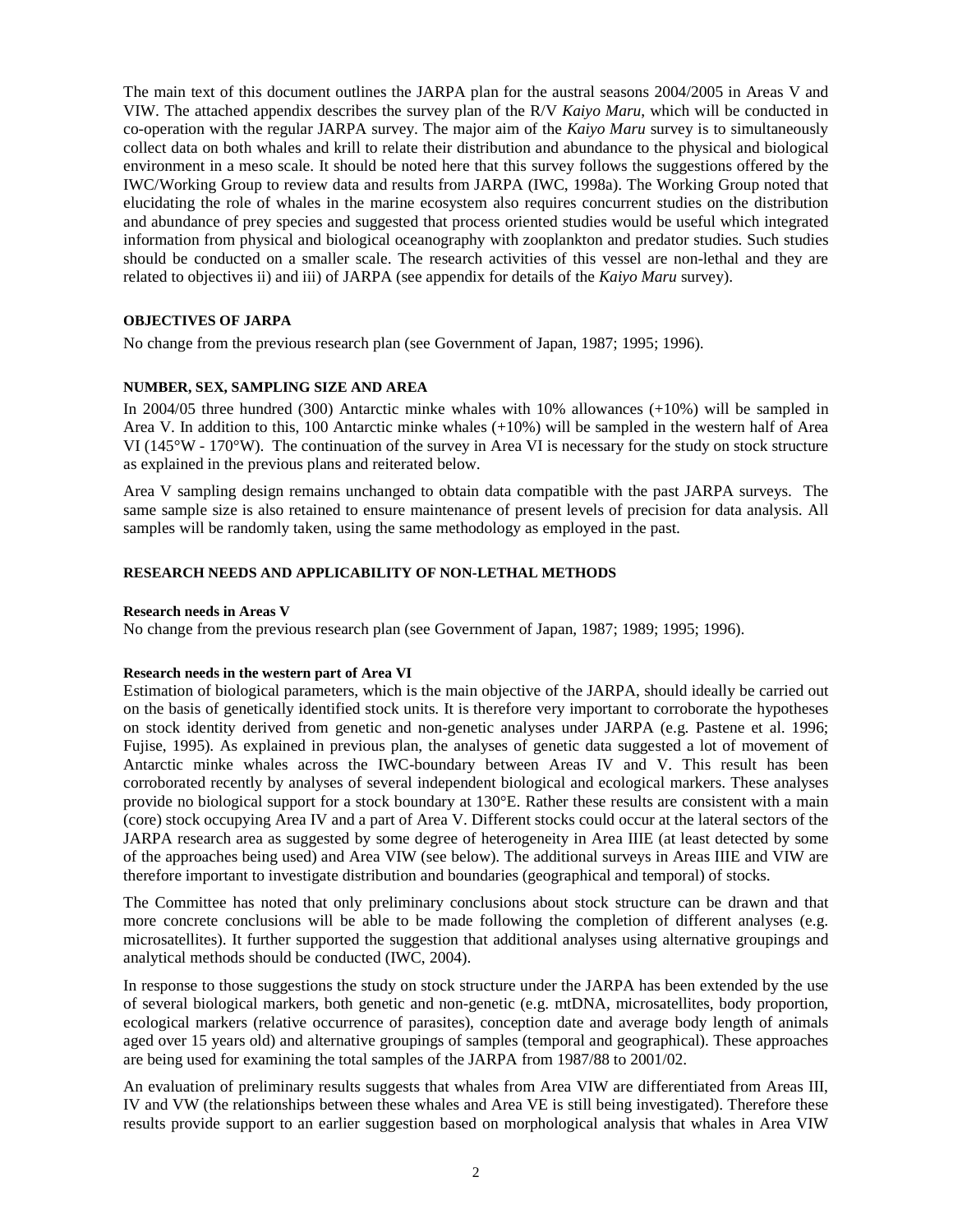belong to a different stock (Doroshenko, 1979; Kato, 1982). These results also confirm that the additional sampling in the extended research Areas of JARPA is producing useful information on stock structure.

Four JARPA surveys have been conducted in the western part of Area VI, in 1996/97, 1998/99, 2000/01 and 2002/03. Samples size for the 1998/99 survey is small (the survey in that year was conducted in a shorter period due to a fire accident on the research base vessel). There is the need of further sampling in Area VIW because previous results suggest additional stock structure in that sector. Additional sampling is also necessary to investigate yearly variation in that sector. Analyses of samples of 2002/03 using different approaches are still under way. Comprehensive results will be reported during the JARPA review meeting.

### **Acoustic and other surveys**

The extent of the temporal variation (within and between years) of stock distribution patterns will also be examined using other available data such as ice edge conditions, prey species availability, and nutritional condition of sampled whales. Recently, surveys have been conducted with echo sounding equipment on the dedicated sighting vessel. The distribution and abundance of the food species including Antarctic krill, a major food species for the Antarctic minke whale, will be identified throughout the entire research area. Furthermore, the *Yushin Maru*, one of the sighting and sampling vessels, and the *Kyoshin Maru No.2*, the dedicated sighting vessel, are equipped with the Electric Particle Counting and Sizing System (EPCS). This system allows for quantification of chlorophyll in surface water. Also, useful information can be expected with regard to the survey of the Antarctic ecosystem, which is one of the important objectives of the research, as well as clarification of the possible impact of environmental changes on whale stocks. In this way the dynamics of stocks can be studied in the context of the oceanographic conditions and dynamics of the prey species in the research area (e.g. Murase *et al.*, 2002). Research activities by the R/V *Kaiyo Maru* will be particularly useful on this regard (see Appendix).

#### **Applicability of non-lethal methods**

No change from the previous research plan (see Government of Japan, 1995; 1996).

### **POSSIBLE EFFECT ON THE STOCK**

This matter was already described in the previous research plan (see Government of Japan, 1995; 1996).

### **OPPORTUNITY FOR PARTICIPATION BY FOREIGN SCIENTISTS**

No change from the previous research plan (see Government of Japan, 1987; 1994).

### **OUTLINE OF 2004/2005 RESEARCH IN AREAS V AND VIW**

Number of research vessels: No change from the previous research plan (see Government of Japan, 1996; 2002). *R/V Kaiyo Maru* will cooperate with the JARPA fleet.

Research period: No change from the previous research plan (see Government of Japan, 1996; 2002).

Research area: No change from the previous research plan (Area V and the western half of Area VI) (see Government of Japan, 1996; 2002).

Sighting method: No change from the previous research plan (see Government of Japan, 1996; 2002).

Sampling method: No change from the previous research plan (see Government of Japan, 1996; 2002).

Cooperative work with *R/V Kaiyo Maru* will be added.

### **REFERENCES**

Abe, H., Goto M., Katsumata, Y., Mizutani, M. and Pastene L.A. 1999. Preliminary microsatellite DNA analysis to investigate stock structure in the Antarctic minke whales (*Balaenoptera acutorostrata*). Paper SC/51/CAWS9 presented to the IWC Scientific Committee, May 1999 (unpublished). 12pp.

Butterworth, D.S., Punt, A.E., Fujise, Y. and Kato, H. 1999. Do the JARPA age-structure data for Southern Hemisphere minke whales provide indication that commercial selectivity could have been age-specific for higher ages? Paper SC/51/CAWS21 presented to the IWC Scientific Committee, May 1999 (unpublished). 10pp.

Clarke, E.D., Burt, M.L. and Borchers, D.L. 1999. Simulations of JARPA surveys to test abundance estimation methods. Paper SC/51/RMP16 presented to the IWC Scientific Committee, May 1999 (unpublished). 17pp+appendices.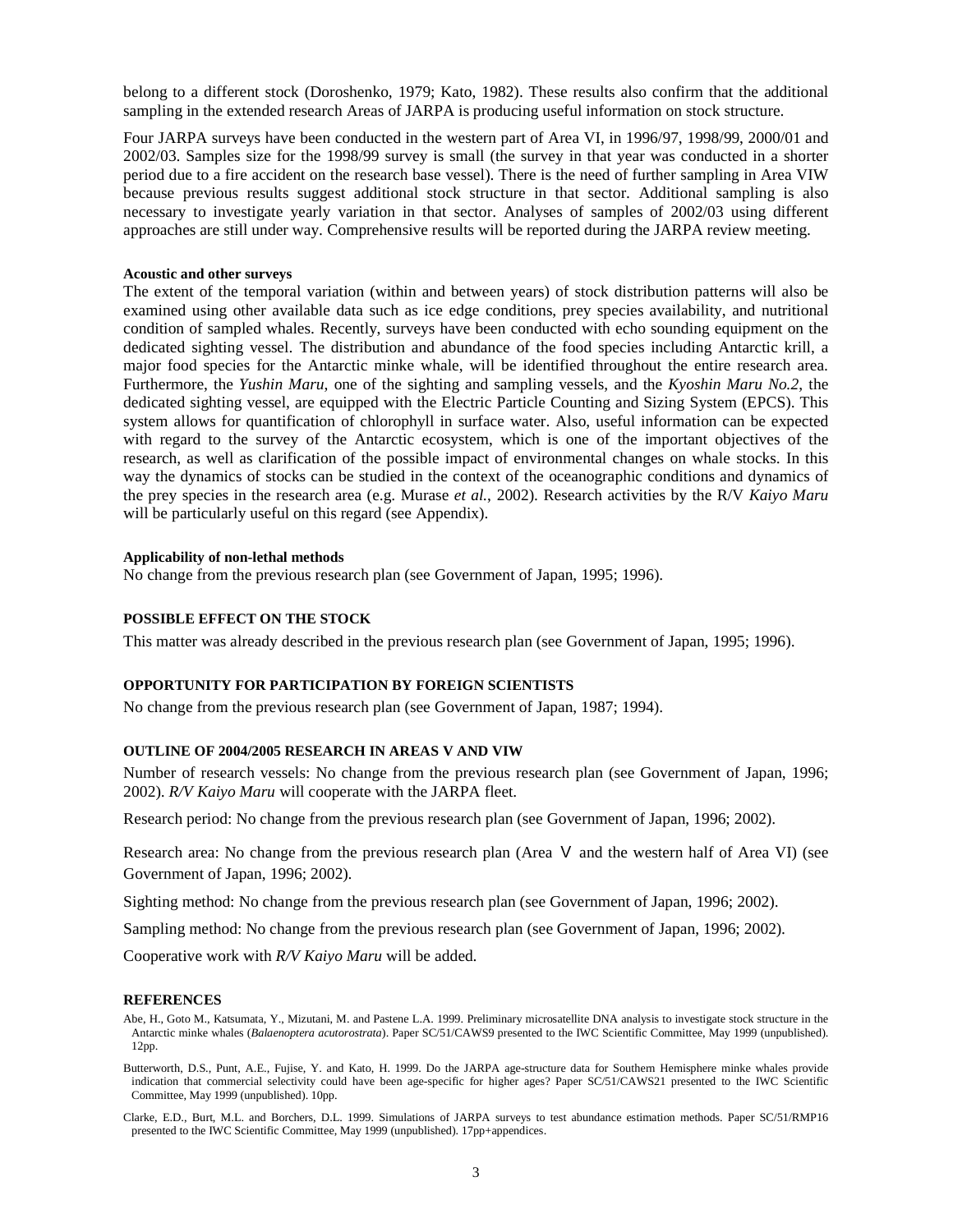- Clarke, E.D., Burt, M.L. and Borchers, D.L. 2000. Investigation of bias in GAM-based abundance estimation methods and their suitability for JARPA survey data. Paper SC/52/IA19 presented to the IWC Scientific Committee, June 2000 (unpublished). 15pp.
- Doroshenko, N.V. 1979. Populations of minke whales in the Southern Hemisphere. *Rep. int. Whal. Commn* 29: 361-4.
- Fujise, Y. 1995. A preliminary morphometric study in minke whales from Antarctic Area IV using data from the 1989/90 JARPA survey. Paper SC/47/SH7 presented to the IWC Scientific Committee, May 1995 (unpublished). 15pp.
- Fujise, Y. and Ohsumi, S. 1999. Progress of the outstanding tasks identified at the JARPA review meeting. Paper SC/51/CAWS13 presented to the IWC Scientific Committee, May 1999 (unpublished). 5pp.
- Fujise, Y., Tamura, T., Ichihashi, H. and Kishino, H. 1999. Further examinations of the segregation pattern of minke whales in the Antarctic Area IV using a logistic regression model, with considerations on the pack ice distribution. Paper SC/51/CAWS18 presented to the IWC Scientific Committee, May 1999 (unpublished). 18pp.
- Government of Japan. 1987. The programme for research on the Southern Hemisphere minke whale and for preliminary research on the marine ecosystem in the Antarctic. Paper SC/39/O4 presented to the IWC Scientific Committee, June 1987 (unpublished). 60pp.
- Government of Japan. 1989. The research plan in 1989/90 in conjunction with note for "The programme for research on the Southern Hemisphere minke whale and for preliminary research on the marine ecosystem in the Antarctic (SC/39/O4)". Paper SC/41/SHMi13 presented to the IWC Scientific Committee, May 1989 (unpublished). 21pp.
- Government of Japan. 1994. The 1994/95 Research Plan of Japanese Whale Research Programme under Special Permit in the Antarctic. Paper SC/46/SH16 presented to the IWC Scientific Committee, May 1994 (unpublished). 7pp.
- Government of Japan. 1995. The 1995/96 Research Plan for the Japanese Whale Research Program under Special Permit in the Antarctic. Paper SC/47/SH3 presented to the IWC Scientific Committee, May 1995 (unpublished). 9pp.
- Government of Japan. 1996. The 1996/97 Research Plan for the Japanese Whale Research Program under Special Permit in the Antarctic. Paper SC/48/SH3 presented to the IWC Scientific Committee, April 1996 (unpublished). 10pp.
- Government of Japan. 2002. The 2002/2003 Research Plan for the Japanese Whale Research Program under Special Permit in the Antarctic (JARPA). Paper SC/54/O1 presented to the IWC Scientific Committee, May 2002 (unpublished). 7pp.
- Institute of Cetacean Research. 1999. Research activities of the Institute of Cetacean Research (RAICR) May 1998-April 1999. Paper SC/51/O6 presented to the IWC Scientific Committee, May 1999 (unpublished). 29pp.
- International Whaling Commission. 1998a. Report of the Intersessional Working Group to review data and results from special permit research on minke whales in the Antarctic, Tokyo, 12-16 May 1997. *Rep. int. Whal. Commn* 48: 377-412.
- International Whaling Commission. 1998b. Report of the Scientific Committee. *Rep. int. Whal. Commn* 48:55-302.
- International Whaling Commision. 2004. Report of the Scientific Committee. *J. Cetacean. Res. Manage*. (in press).
- Kato, H. 1982. Some biological parameters for the Antarctic minke whales. *Rep. int. Whal. Commn* 32: 935-45.
- Matsuoka, K., Watanabe, A., Ichii, T., Shimada, H. and Nishiwaki, S. 1999. Application of the XCTD oceanographic survey in the Antarctic Areas IIIE and IV (35ºE-130ºE) during 1997/98 JARPA cruise. Paper SC/51/E5. presented to the IWC Scientific Committee, May 1999 (unpublished). 11pp.
- Murase, H., Matsuoka, K., Ichii, T. and Nishiwaki, S. 2002. Relationship between the distribution of euphausiids and baleen whales in the Antarctic (35°E-145°W). *Polar Biol*. 25:135-145.
- Pastene, L.A, Goto, M., Itoh, S. and Numachi, K. 1996. Spatial and temporal patterns of mitochondrial DNA variation in minke whales from Antarctic Area IV and V. *Rep. int. Whal. Commn* 46:305-314.
- Pastene, L.A. and Goto M. 1999. Further spatial and temporal analysis of mitochondrial DNA variation in minke whales from Areas III and IV with considerations on the pack-ice distribution. Paper SC/51/CAWS11 presented to the IWC Scientific Committee, May 1999 (unpublished). 11pp.
- Polacheck, T., Dobbie, M., Fujise, Y. and Kato, H. 1999. Spatial and temporal distribution of ages of Southern Hemisphere minke whales in commercial and JARPA catches in areas IV and V. Paper SC/51/CAWS31 presented to the IWC Scientific Committee, May 1999 (unpublished). 32pp.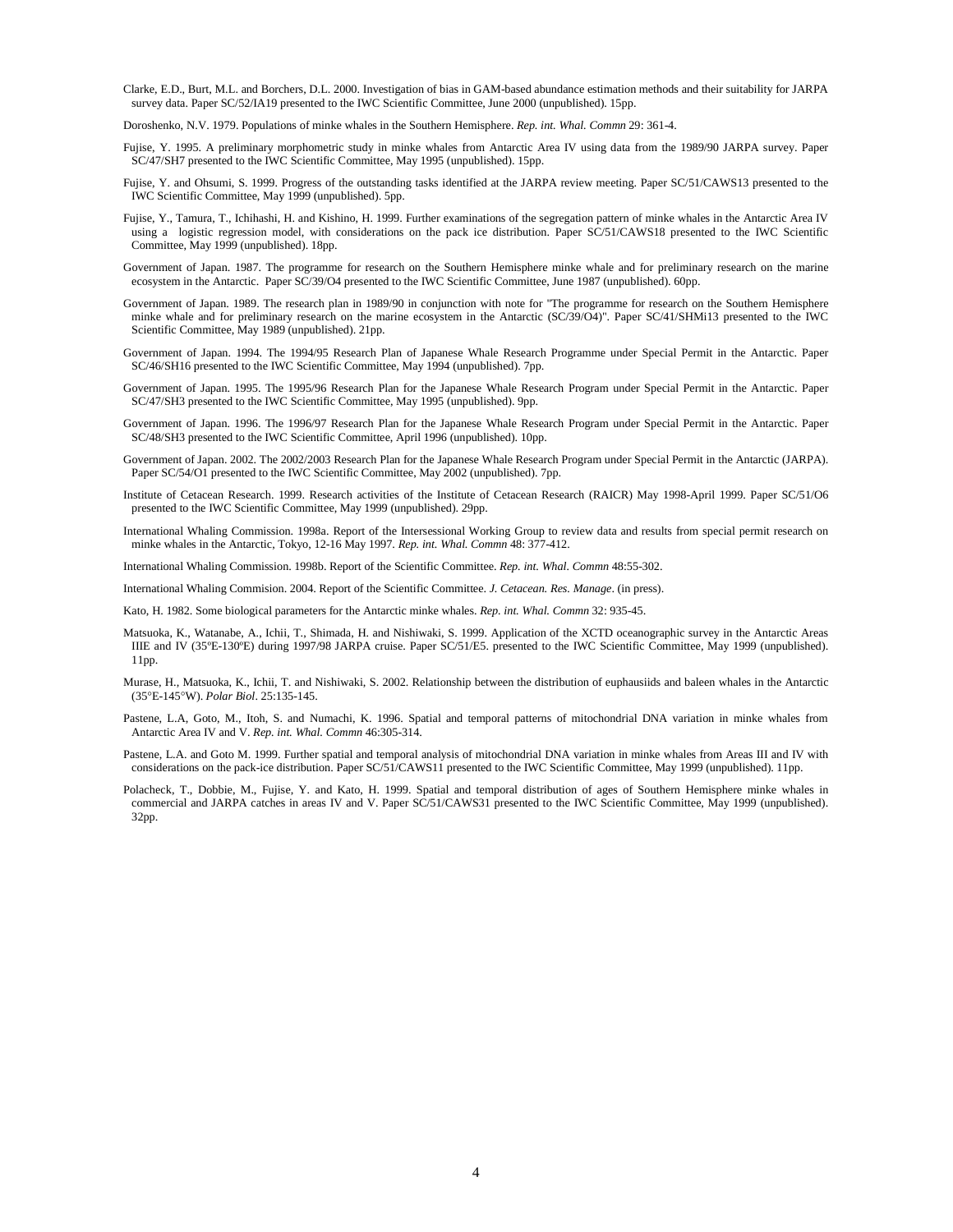# **Appendix**

# **Survey Plan of** *R/V Kaiyo Maru* **in 2004/05**

MIKIO NAGANOBU AND KENJI TAKI

*National Research Institute of Far Seas Fisheries, 5-7-1 Shimizu-Orido, Shizuoka 424-8633, Japan.* 

### **OBJECTIVES**

The major aim of this survey is to simultaneously collect data on whales using non-lethal methods and krill in order to relate their distribution and abundance to the physical and biological environment in a meso scale. The survey will be conducted in cooperation with the JARPA survey. The collected data will be also used to analyze the influences of long-term change in the environment on the whales and krill.

### **SURVEY AREA**

Ross Sea and adjacent waters (Area V and the west side of Area VI; see below.). Actual target areas (approx. 300km x 300-500km) and transect lines will be set to cover hot spots of whales (ex. Balleny Is.).



### **SCHEDULE**

November 2004 – March 2005.

Two meso scale survey cruises (approx. 300km x 300-500km, one month) will be conducted during the period.

### **RESEARCH VESSEL**

R/V *Kaiyo Maru* (2,630GT, Fisheries Agency of Japan) is a 93m long flush-decked stern trawler, which has excellent capability of mid-water trawling and acoustic survey.

# **SURVEY ITEMS**

### **(1) Mid-Water Trawl Sampling**

Zooplankton, krill, micronekton and fishes, which are important prey items for whales, will be collected using the multiple rectangular mid-water trawl  $(RMT(1+8)M)$  and the standard mid-water trawl to investigate their horizontal/vertical distribution and abundance.

### **(2) Acoustic Survey**

The multiple-frequency echo-sounder (Simrad EK-500 or EK-60) will be used to investigate the distribution and abundance of krill and other prey species.